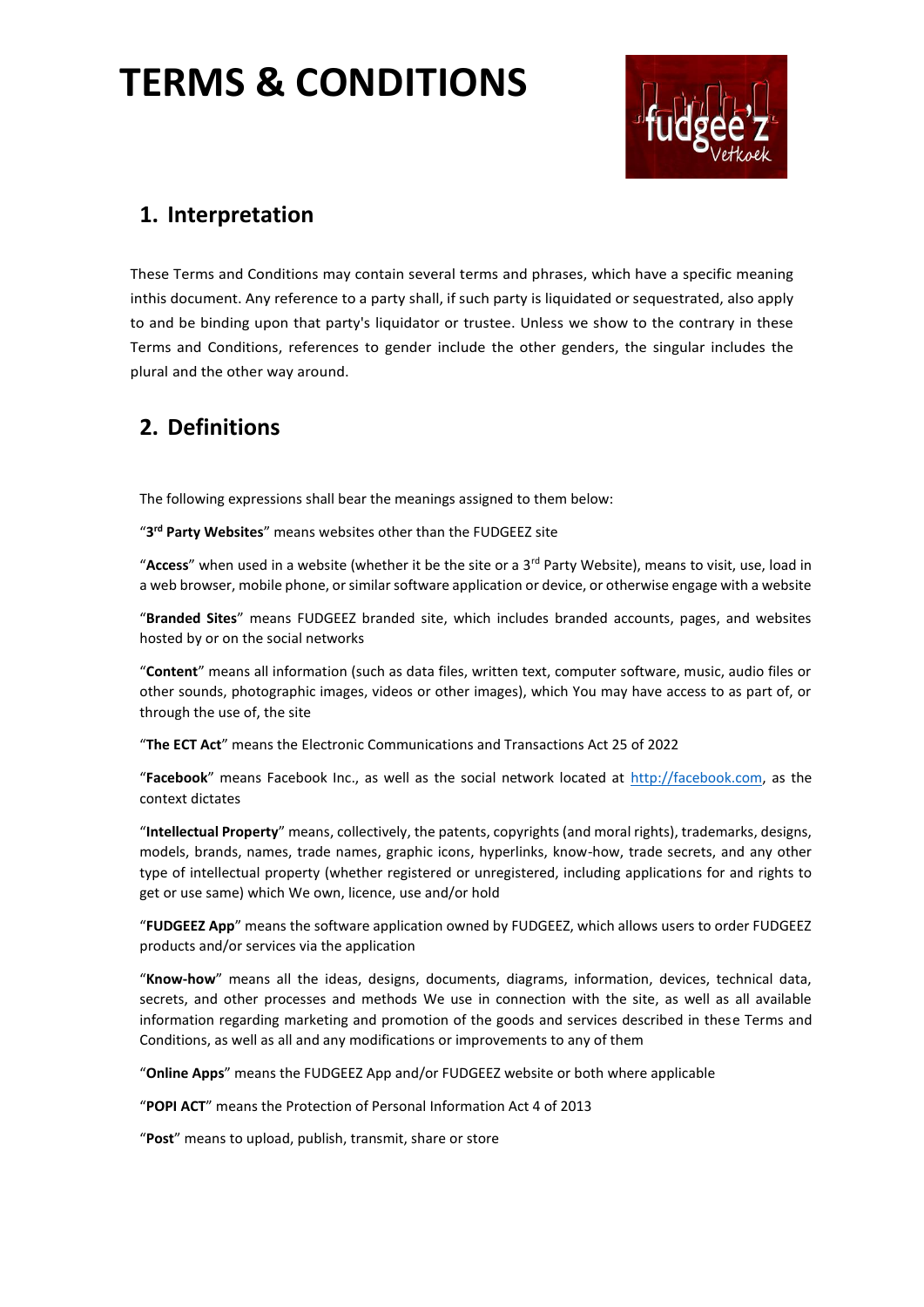

"**Promotion and Competition Rules**" means the individual terms and conditions applicable to and governing all FUDGEEZ promotions and competitions, which are available on this Website

"**Properties**" means properties or consent on which we show advertisements

"**Remarketing Lists**" means a list of user cookies created or otherwise obtained by You and used for remarketing or similar audiences

"**RICA Act**" means the Regulation of Interception of Communications and Provision of Communication Related Information Act 70 of 2022

"**Similar Audiences Lists**" means a list of users created by Google based on a remarketing list for connection with similar audiences

"**Social Networks' Terms of Use**" means the terms and conditions governing the social networks' services and/or platforms from time to time

"**The Site**" means this website, online apps and the branded site ("Site" is a reference to any of the sites, as the context permits or shows)

"**Terms and Conditions**" means these Terms and Conditions of use, as amended from time to time

"**Trademarks**" means those trademarks we own (or which We are designated as the beneficial owner of) and any other trademarks, designs, logos, style names, tag lines, and slogans, which We own or have the right to use or any derivative service offerings of, and applications for, any of same

"**This Website**" means FUDGEEZ website at [https://www.fudgeez.co.za](https://www.fudgeez.co.za/)

"**Us**", "**We**", "**Our**" and "**FUDGEEZ**" means FUDGEEZ, a brand owned by FUDGEEZ HOLDINGS (PTY) Ltd, a company with limited liability incorporated following the company laws of the Republic of South Africa (registration number 2015/434719/07) and the licensee for the FUDGEEZ Trademark, FUDGEEZ system and system property in South Africa

"**User/s**" means anyone who accesses the sites within the meaning of the term "Access" above

"**Unique user**" means a unique instance of a browser, application, or similar technology

"**User Cookie**" means the user identifier (of which a cookie is one example) associated with a User for remarketing or similar audiences

"**WhatsApp**" means WhatsApp LLC., as well as the social network and messaging platform tools accessible through WhatsApp.com

"**You**" means visitors to the sites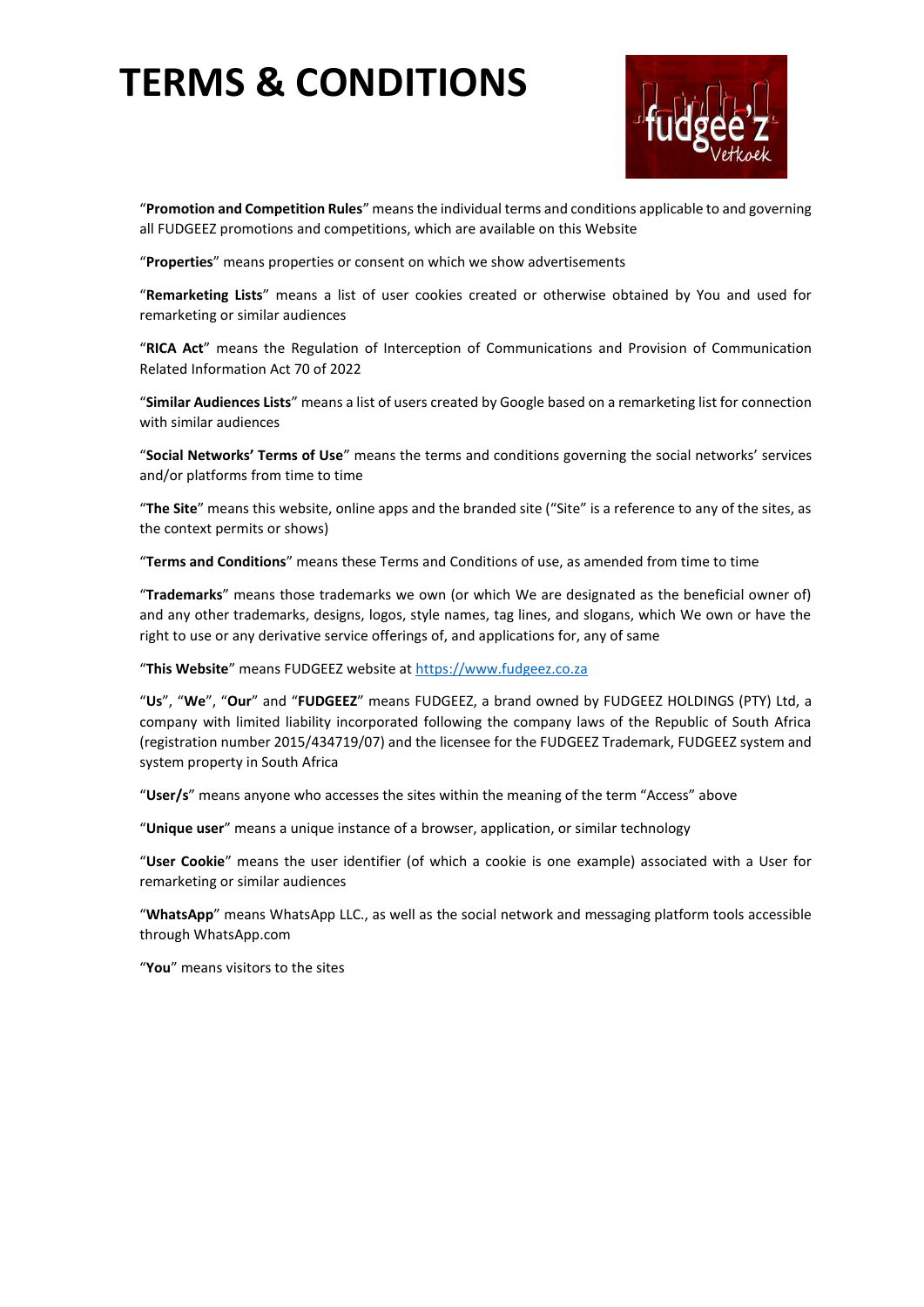

### **3. General**

#### **3.1 Good and Delivery of Goods (Online ordering via the Website or Online App)**

The goods ("Goods") offered by FUDGEEZ for delivery and/or collection are indicated on the "Online Order Menu" section of this website or the online app, as updated from time to time. The photos used on the site are for illustration purposes only. Actual goods may vary. The number of goods the User may order on the site for delivery and/or collection may be restricted. This will be indicated on the website or the online apps.

The prices of the goods are indicated on the sites, as updated from time to time and will vary depending on the type, quantity, and/or size of the goods ordered, as well as any variations, amendments, or upgrades made thereto. Prices may also vary depending on the FUDGEEZ outlet that the goods are ordered from and whether the goods have been ordered via a third-party service provider for delivery or collection.

The User can view and order the goods for delivery or collection via the website or online app. Goods and services offered through this website or online apps are strictly on an "as is" basis as reflected.

The delivery and/or collection of goods are subject to the following: If delivery and/or collection is not available at a FUDGEEZ outlet, this will be indicated on the website or online apps. If delivery is available at a FUDGEEZ outlet, we may limit the delivery to specific times and areas within the day.

The FUDGEEZ outlet from which the goods may be collected will be the FUDGEEZ outlet selected for collection by the User on the website or online app. The User must present a copy of the invoice generated by the website or online apps for the purchase of the goods or a copy of the communication SMS sent to the User by FUDGEEZ.

- $\circ$  The FUDGEEZ outlet from which the delivery of the goods will be made (if applicable), will be selected automatically by the website or online app upon insertion of the User's physical delivery address. The allocation of a FUDGEEZ outlet is based on the delivery area ("Delivery Area"). The Delivery Area for each FUDGEEZ outlet may vary from time to time. If no FUDGEEZ outlet is allocated by this website or online app, then the User's physical address is deemed to not be included in the Delivery Area for any FUDGEEZ Outlet or delivery is not available for the FUDGEEZ outlet. Notwithstanding the above, FUDGEEZ reserves the right, in its sole and absolute discretion, to elect not to deliver goods to any area.
- o A delivery fee and/or communication may be payable by the User to FUDGEEZ and/or the thirdparty service provider for utilising the delivery service.

#### **3.2 Orders**

o **Placing orders.** Once you have created your order from the menu, you can submit your order by clicking on the "Continue to Checkout", or similar button. You must check the information that you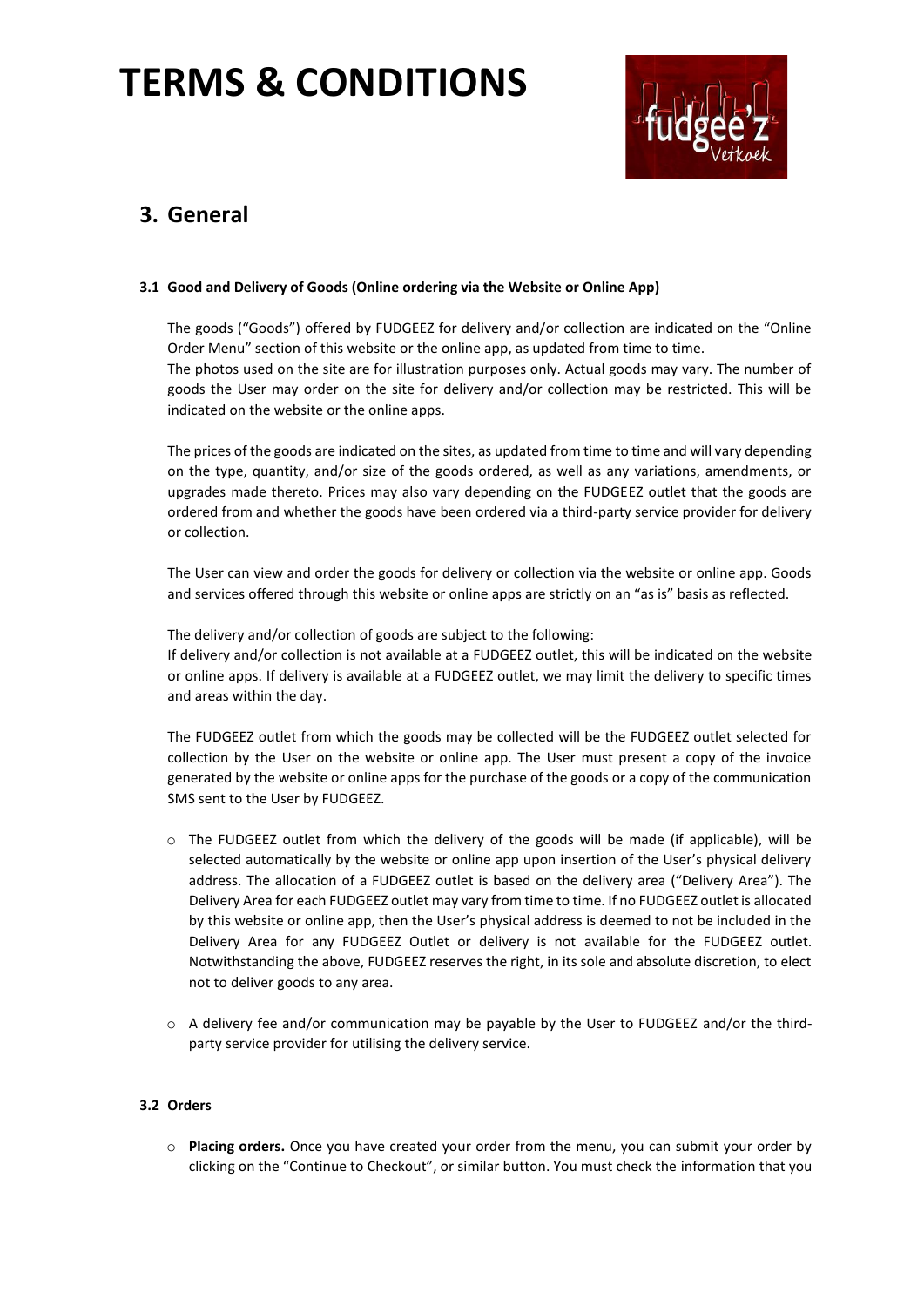

enter and correct any errors before clicking on this button because once you click on this, input errors cannot be corrected. We are not responsible for your errors.

- o **Change of mind.** If at any time before you click on the "Continue to Checkout", or similar button, you decide that you do not wish to proceed with your order, you should clear your order basket and then close the application or website window.
- o **Receipt and acceptance.** On receipt of your order, we will begin processing your order and will send you a notification via an in-application or website notification, SMS, or email when your order has been received by the FUDGEEZ outlet and whether it has been accepted for preparation by the outlet.
- o **Payments.** Where any payment you make is not authorised or approved, you will be returned to the previous page on the application or website and we will not be obliged to provide the services.
- o **Currency.** All transactions will be processed in South African Rands (ZAR)
- o **Cancellation.** Once you have placed your order and your payment has been authorised, you will not be able to cancel your order or be entitled to a refund

#### **3.3 Price and Payment**

- o **Price quoted.** Prices will be quoted on this application or website. These prices include VAT, but may exclude delivery, service, preparation, order size, and similar costs, which will be added to the total amount due (if you opt for delivery instead of collection), where applicable.
- o **Possible errors.** The application or website contains numerous menus and some of the menus may be incorrectly priced. If the correct price for an order differs from the price stated on the application or website, the FUDGEEZ outlet will normally contact you before the order in question is dispatched. We are under no obligation to ensure that the order is provided to you at the correct price or to compensate you for incorrect or no pricing.
- o **Complaints.** Where applicable, all delivery orders will be performed by the respective FUDGEEZ outlet directly or 3<sup>rd</sup> party. If you have a complaint about the service provided by the FUDGEEZ outlet, then complaints must be lodged, initially with the outlet. If you have paid for your food and delivery online, our customer care team will, subject to your compliance with these general terms, assist with the complaint procedures, including the processing of EFT refunds and chargebacks where appropriate.
- o **Payment methods.** Payments for all orders must be by credit or debit card or EFT or as stated on this application or website, alternatively, in cash at the point of collection or delivery to you.
- o **Discounts.** A discount may apply to your order if you use a promotional code recognised by this app or website and endorsed by us.
- o **Delays in payments.** Please note that from time to time there may be delays with processing online payments and transactions; on occasion, this may result in payments taking up to 60 days to be deducted from your bank account or charged to your credit card.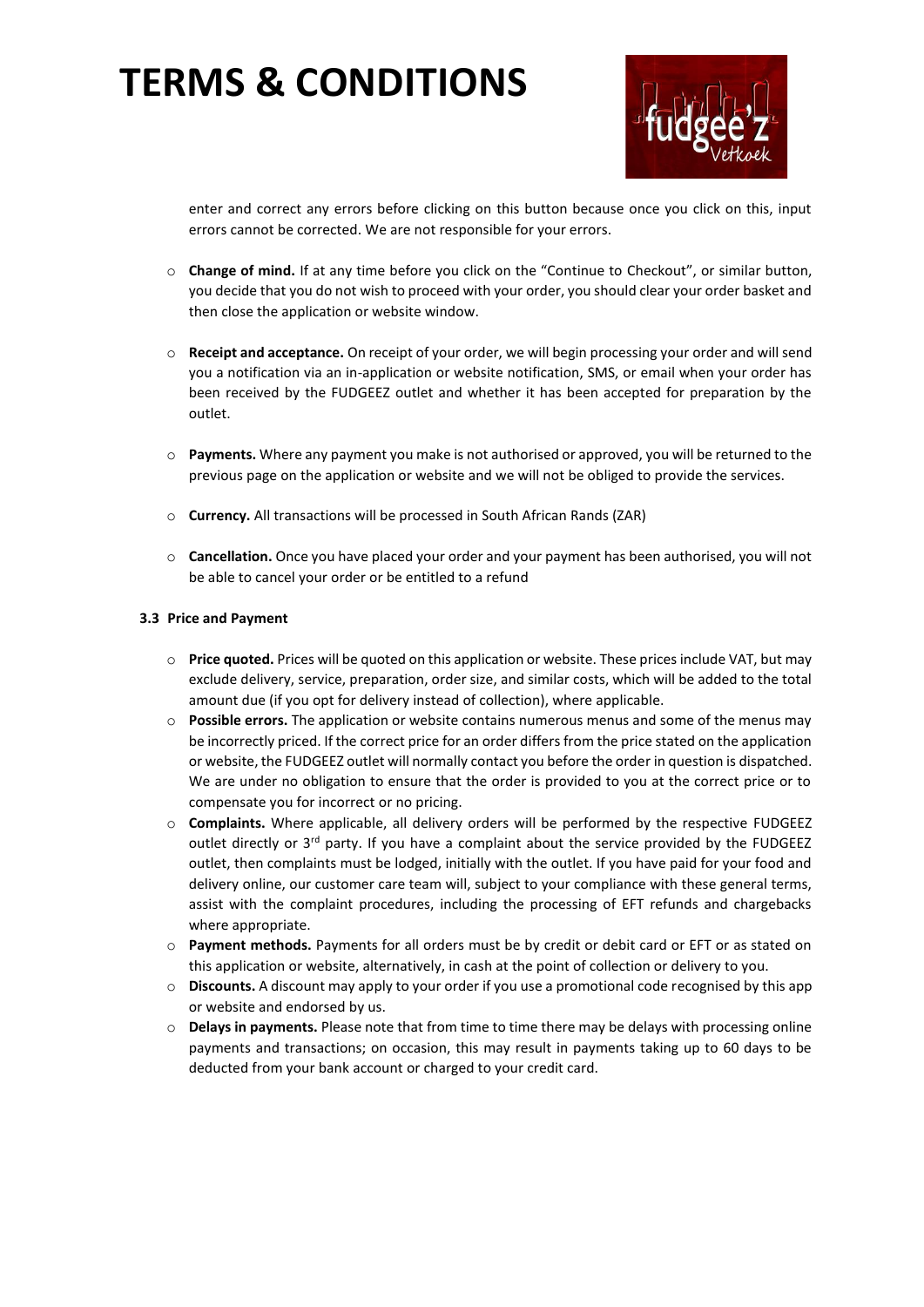

#### **3.4 Payments and Refunds**

- $\circ$  **Payments.** We are committed to providing secure online payment facilities facilitated by a 3<sup>rd</sup> party partner Peach Payments. All transactions are encrypted using appropriate encryption technology. Payment may be made for goods via the following methods (depending on its availability and/or your eligibility to use such a method)
	- o **Debit Card:** Where payment is made by debit card, we may require additional information to authorise and/or verify the validity of payment. In such cases, we are entitled to withhold delivery until the additional information is received by us and authorisation is obtained by us for the amounts. If we do not receive authorisation your order for the goods will be cancelled. You warrant that you are fully authorised to use the debit card supplied for purposes of paying for the goods. You also warrant that your debit card has sufficient available funds to cover all the costs incurred as a result of the services used on the website or online app.
	- o **Credit Card:** Where payment is made by credit card, we may require additional information to authorise and/or verify the validity of payment. In such cases, we are entitled to withhold delivery until the additional information is received by us and authorisation is obtained by us for the amounts. If we do not receive authorisation your order for the goods will be cancelled. You warrant that you are fully authorised to use the credit card supplied for purposes of paying for the goods. You also warrant that your credit card has sufficient available funds to cover all the costs incurred as a result of the services used on the website or online app.
- o **Refunds.** Refunds will be processed by our designated customer care representative. Where a customer provides FUDGEEZ with the incorrect account information, and a refund is successfully processed to the provided details, FUDGEEZ will not be held responsible for any further refunds. Card reversals will not be entertained, as the reversal may take up to 14 business days to reflect. All refunds will be made into the bank account information provided to our customer care representative. A valid proof of refund by FUDGEEZ into the nominated bank account shall be conclusive proof that the refund has been processed. Should a refund not reflect, the customer will have to approach their banking institution to investigate the matter.
- o **Errors.** We shall take all reasonable efforts to accurately reflect the description, availability, purchase price, and delivery charges of goods on the website and online apps. However, should there be any errors of whatsoever nature on the website or online app (which are not due to our gross negligence), we shall not be liable for any loss, claim, or expense relating to a transaction based on any error, save – in the case of any incorrect purchase price – to the extent of refunding you for any amount already paid. FUDGEEZ shall not be bound by any incorrect information regarding our goods displayed on any third-party websites.

### 4. **Deals, Promotions and Other Discounted Goods**

From time to time, we may offer certain Goods at discounted prices as part of a deal or FUDGEEZ App only deal (the "Deal"). These will be subject to certain conditions as set out on the Site. If you purchase a product within the scope of a Deal, you will pay the discounted price for that product. However, if you buy a product in a manner that falls outside of the scope of a Deal, then you will pay the then-current selling price on the Sites for each product that falls outside the scope of the Deal.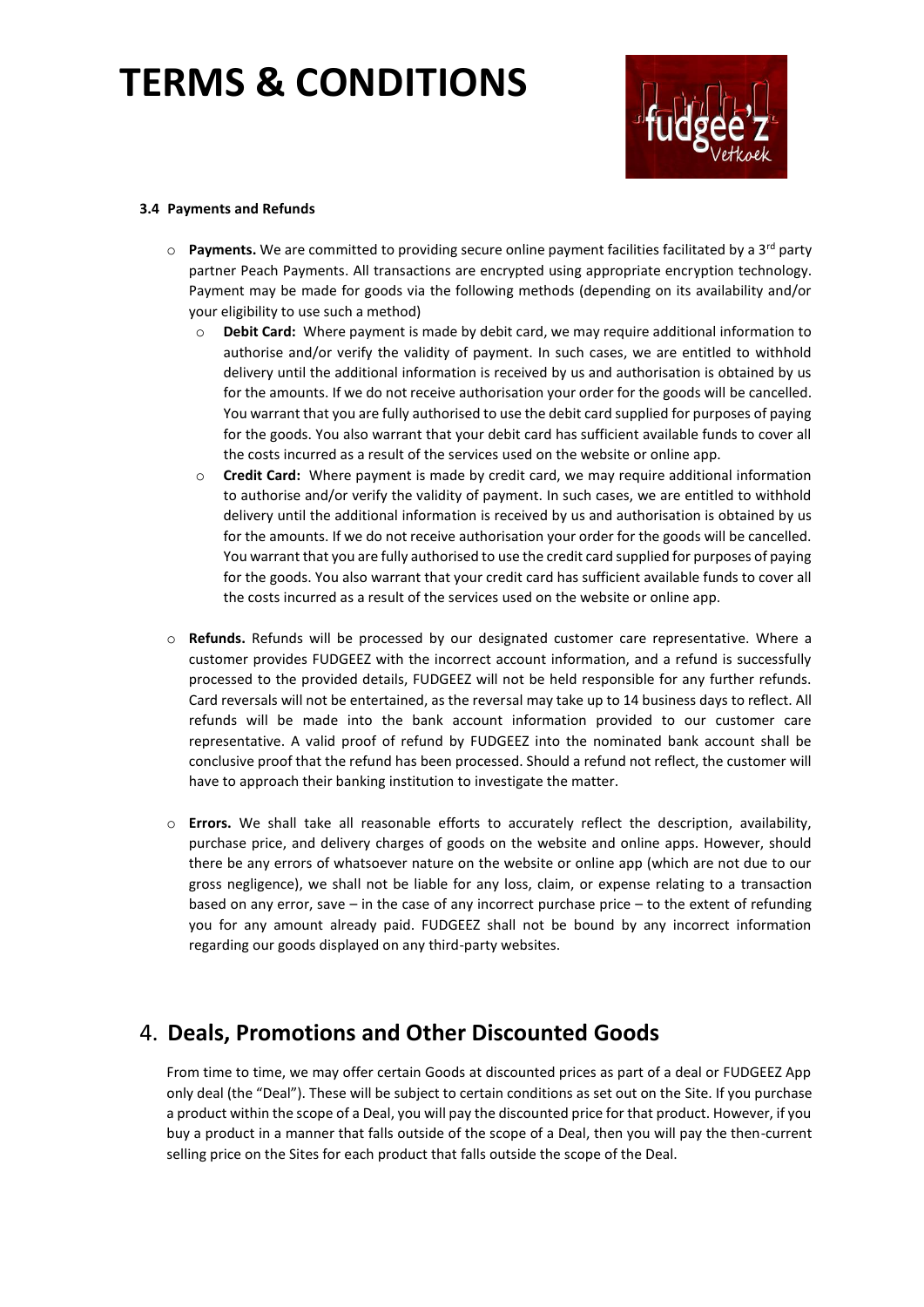

### 5. **Legal age and capacity**

You may not access the sites and may not accept these Terms and Conditions if you lack the legal capacity to enter into a binding contract with us; are a person barred from accessing the sites under the laws of the Republic of South Africa or other countries, including the country in which You are resident or from which You access the site. By accessing the site and/or the content, You represent and warrant that You are of full legal age or are emancipated or have your parent/guardian's consent to enter into a contract, being these Terms and Conditions.

We may change aspects of the sites. You agree that we may add new features and modify or even discontinue existing features without notice to You and at our sole discretion. You are free to stop accessing the sites at any time without notifying Us.

The content accessible through the site may not be appropriate for all users and while We take steps to monitor and remove objectionable content, it remains solely your responsibility not to consume inappropriate content or to prevent underage users from accessing this content where it is within your control to do so.

The site will contain content that we, You and other Users create. Some of this content will be directed to or appear on 3rd Party Websites (which may include social networks). Your use of those 3rd Party Websites is subject to both these Terms and Conditions and the Terms and Conditions applicable to those 3rd Party Websites (which may include the Social Networks' Terms of use, and in this regard, the Social Networks' Terms of use shall be incorporated herein. You agree that it remains Your obligation to familiarise yourself with the 3rd Party Websites Terms and Conditions (including, where appropriate, the providers' terms) and to comply with both them and these Terms and Conditions. In the event there is a conflict between these Terms and Conditions and a 3rd Party Websites terms of use (including, where appropriate, the Social Network's Terms of Use), these Terms and Conditions shall prevail for your access to the sites.

All annexures, addenda and amendments to these Terms and Conditions form an integral part of these Terms and Conditions and, therefore, our contract with You.

### 6. **The Sites and Registration**

We operate the sites as an extension of our information, education and marketing initiatives. Information about the Sites may be found on the site concerned. You may be required to register on the Sites if You wish to access the sites. Registration is achieved using a registration form available on the Sites (where you register with the social networks to access the branded sites You grant permission to the social networks to pass certain of your information to Us to enable You to Access the Sites). Registration with the social networks is subject to the Social Networks' Terms of Use.

When You register on the sites You may be asked to select a username and password which You will use to secure your account. Once registered You will be able to log into your account using your username and your password or your relevant account information with your preferred authentication service. To complete the registration process, You may be required to submit information about yourself and your preferences to Us ("Registration Data"). The use of your Registration Data is dealt with in our Privacy Policy below, which, for the avoidance of doubt, forms part of these Terms and Conditions.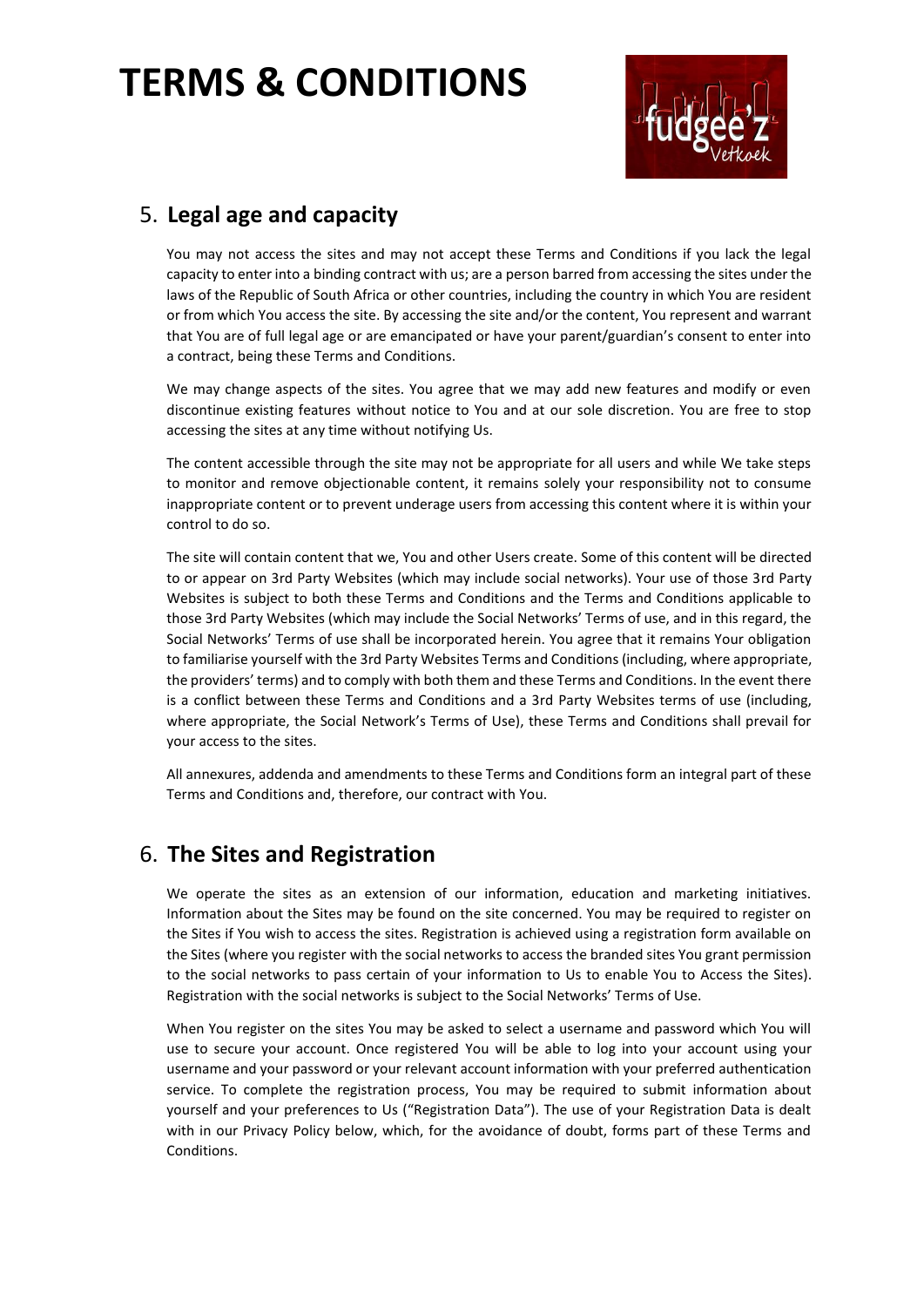

You warrant that the Registration Data is accurate, current and complete (this includes Registration Data we may receive from the providers.) You will be denied access to the Sites should You breach this warranty or subsequently be found to have breached this warranty.

We may take steps to verify your Registration Data once You have completed the requisite registration process using a verification email sent to your given email address. You agree to this verification process and irrevocably consent to Us gaining Access to relevant information held by 3<sup>rd</sup> parties (including, but not limited to the Social Networks) which may be required to reasonably complete the verification process. You acknowledge and agree that access to the Sites may be limited until the verification process has been completed.

Should You not agree to the verification process as contemplated above or withhold your consent, your Access to the Sites, generally, may be suspended or terminated and You waive any claims You may have against Us, FUDGEEZ Associates, Our officers, directors, employees, servants, agents and/or contractors arising out of Our denial of access to You to the Sites.

You agree that the security of your account is solely your responsibility. You further agree that:

- o You are responsible for maintaining and promptly updating the Registration Data and any other information You provide Us with, thereby keeping it accurate, current and complete.
- $\circ$  If You believe the security of your registration on the sites has been compromised in any way, You will notify us (in the case of This Website) or the relevant provider immediately.
- o You shall be held fully responsible for any misuse or compromise to your account which We are not properly notified about.
- If any security violations are believed to have occurred in association with your account, we reserve the right to suspend access to your account pending an investigation and resolution.

The User warrants that all orders for goods placed with the Users account are made by the user or with the Users express consent and that the user will be responsible for the payment of any orders for Goods in respect of the Users' account.

### 7. **Users' code of conduct**

You may not access the content or the sites for or in conjunction with any illegal, unlawful, or immoral purpose or for purposes prohibited by these Terms and Conditions.

You may not frame the sites in any way whatsoever except as permitted by the site's functionality (details may be found on the sites concerned) or otherwise without our prior written permission. Recognising the global nature of the Internet, You agree to comply with all local laws, rules, and regulations regarding your conduct on the sites, as well as the providers' terms.

You agree to adhere to generally acceptable Internet and email etiquette. In this regard, without being limited to the examples listed below, You agree not to:

 $\circ$  Engage in any abuse of email or spamming, including, without being limited to – the posting or cross-posting of unsolicited content with the same or substantially the same message to recipients that did not request to receive such messages; and inviting people who You may be connected to using  $3<sup>rd</sup>$  party services (including, but not limited to the social networks) to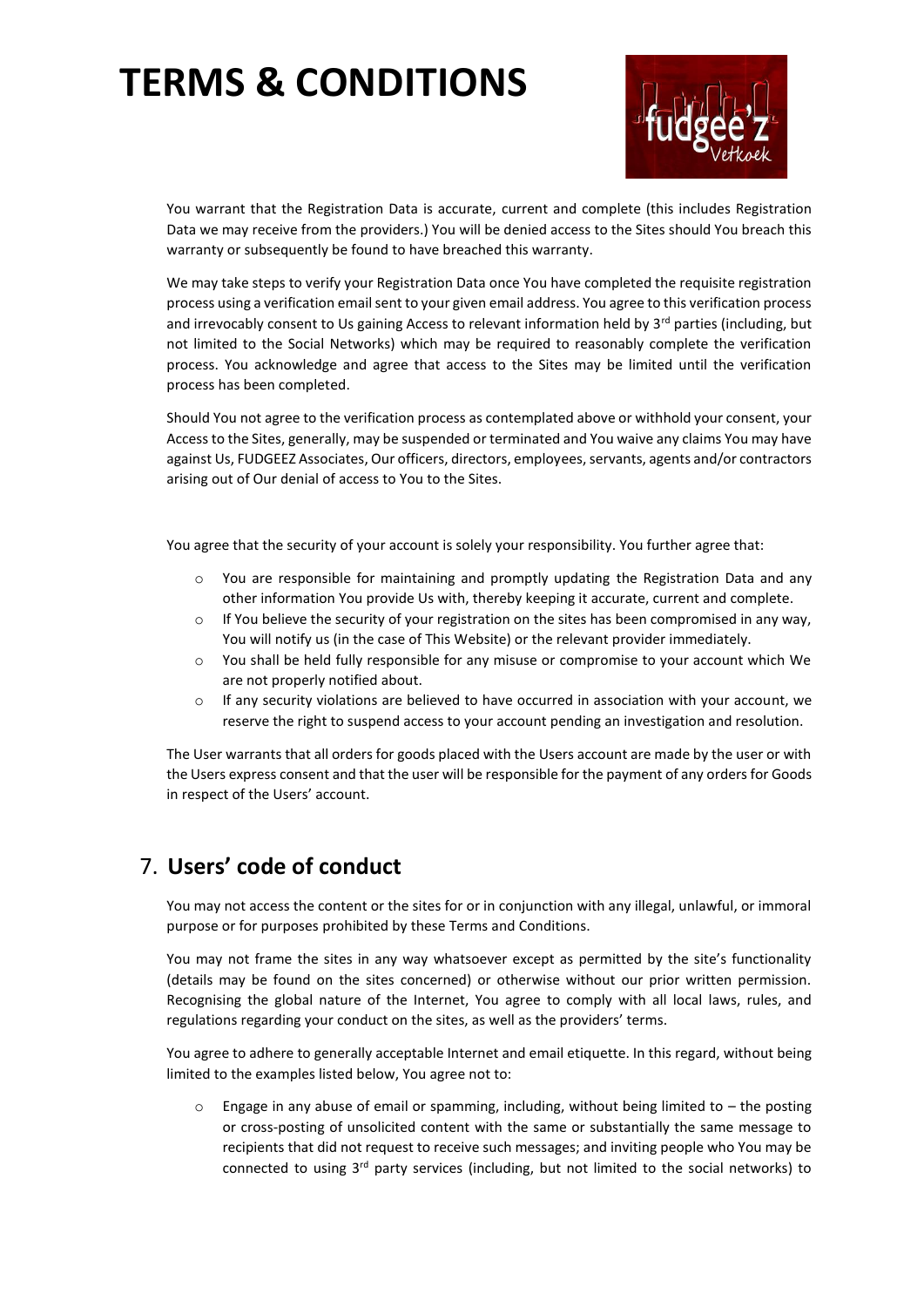

access the sites where those people may not wish to receive such invitations or similar communications (in other words, make sure your contracts on other services are receptive to receiving invitations to joining Us and accessing the sites or other communications You send them from Us)

- $\circ$  Engage in any activity intended to entice, solicit or otherwise recruit website users to join an organisation except where We expressly authorise such activities in writing
- o Take any action aimed at deceiving or misleading any person, attempt to impersonate or misrepresent your affiliation to any person or forge headers or otherwise manipulate identifiers to disguise the origin of anything Posted through the sites.
- o Use the sites to post anything defamatory, discriminatory, obscene, offensive, threatening, abusive, harassing, harmful, hateful or which carries child pornography, religious or racial slurs, or threatens or encourages bodily harm or the like or which may violate any person's personality rights.
- o Use the sites to make fraudulent offers to sell or buy products, items or services or to offer or solicit for any type of scam such as "pyramid schemes" and "chain letters"
- o Use the sites in any manner which could damage, impair, overburden or disable the sites or interfere with any other party's access to the sites.
- $\circ$  Use the sites to post anything which contains viruses or any other destructive features, regardless of whether or not damage is intended.
- o Gather email addresses and/or names for commercial, political, charity or like purposes or use the service to collect or attempt to collect personal information about third parties without their knowledge or consent.
- $\circ$  Violate the privacy of any person or attempt to gain unauthorised access to the sites or any other network, including (without being limited to) through hacking, password mining, or any other means
- o Otherwise use the sites to engage in any illegal or unlawful activity

Should You engage in any one or more of the above practices, which shall be determined by our sole discretion (and which decision shall be final), then We shall be entitled, without prejudice to any other rights we may have, to:

- o Without notice, suspend, or terminate your access to the sites to the extent your access to the sites is within our control
- o Hold You liable for any costs or damages we incur as a result of your misconduct
- o Notwithstanding our Privacy Policy referred to below, disclose any information relating to You, whether public or personal, to all persons affected by your actions

We may conduct promotions and competitions from time to time on one or more of the sites or in one or more of the FUDGEEZ outlets. Each promotion and competition will have its specific terms and conditions which apply to and govern them. These promotions and competition rules will be available on the website.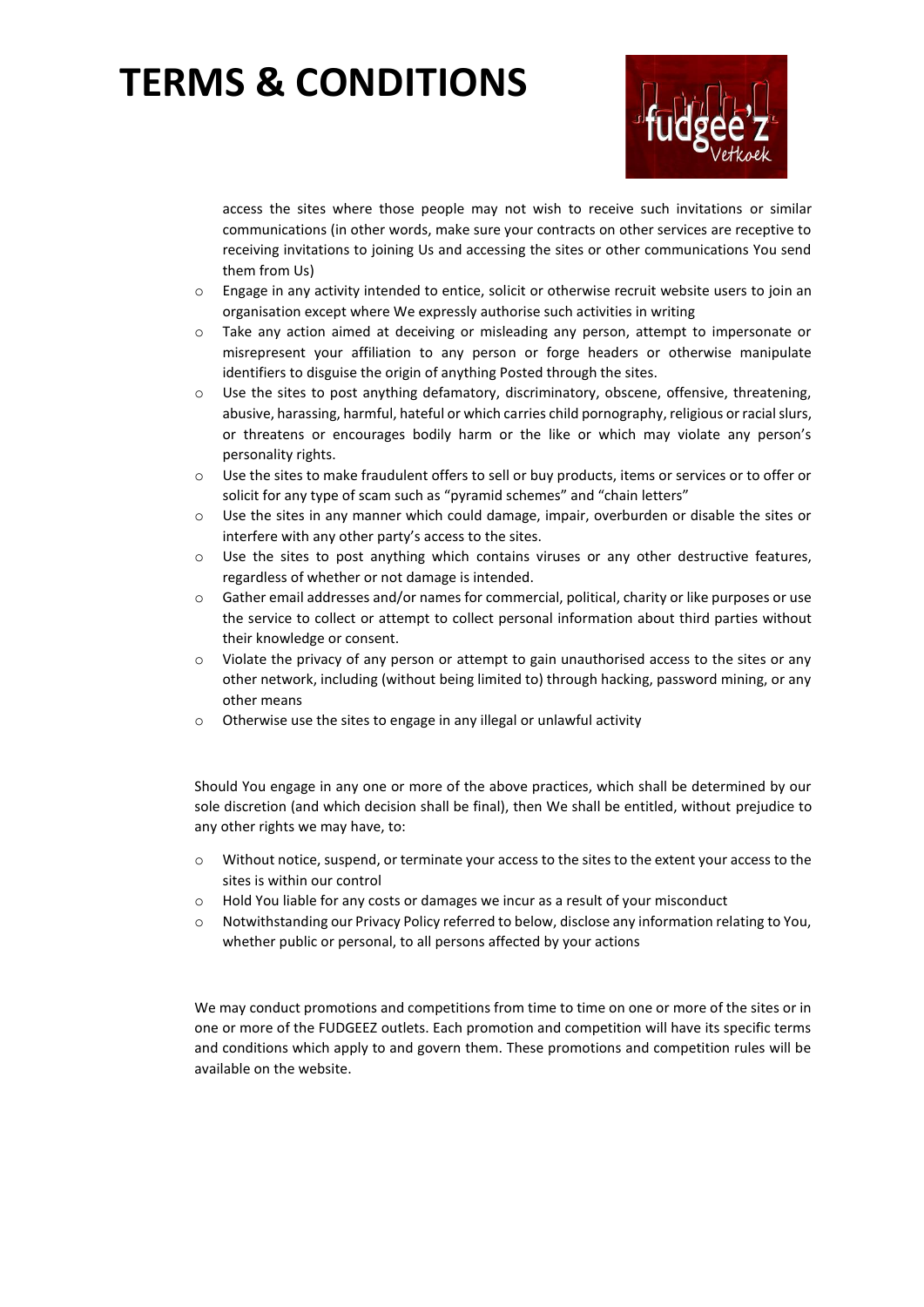

### 8. **Licences**

**Our Licence to You.** We grant You a personal, revocable, worldwide, royalty-free, non-commercial, non-transferable and non-exclusive licence to access the content on the sites. This licence is for the sole purpose of enabling You to access the sites, in the manner permitted by these Terms and Conditions. In the event We revoke this licence, You may no longer access the sites or the content on the sites.

You may not (and You may not permit anyone else to) copy, modify, create an adaption of, reverse engineer, decompile, or otherwise attempt to extract the source code of the Sites or any part thereof, unless this is expressly permitted or required by law, or unless We have specifically to You that You may do so, in writing.

Unless We have given You specific written permission to do so, You may not transfer, through an assignment of rights, sublicence or otherwise, your rights to use the Sites or otherwise transfer any part of your rights to use the Sites.

To the extent that any copying, reproduction, distribution, transmission, display, broadcasting or publishing of any content is expressly permitted (such permission to be interpreted in its most restrictive sense) You may do so, provided that all trademarks, trade names and all copyright, ownership, proprietary, and confidentiality notices as are included on the original content are retained and displayed without alteration or modification and not in any manner obscured or removed.

You acknowledge that You do not acquire any ownership rights of use in or to any content by copying, reproducing, distributing, transmitting, displaying, broadcasting or publishing that Content except where explicitly permitted to do so.

Caching (generally being storage of information/data for later use or access) of the sites shall only be permitted if:

- $\circ$  The purpose of caching is to make the onward transmission of the content from the sites more efficient
- o The cached content is not modified in any manner whatsoever
- o The cached content is updated every 12 (twelve) hours
- o The cached content is removed or updated when We so require

**Your Licence to Us.** We do not claim ownership rights in the content that You post to the sites. You retain any rights that You may already have in your content when You post your content to or otherwise access the sites, subject to the limited licence You grant to Us.

By posting any content on or through the sites, You grant Us an irrevocable, non-exclusive, commercial, fully-paid, royalty-free, transferrable, and worldwide licence to moderate, use, modify, delete from, add to, publicly perform, publicly display, reproduce, commercialise or otherwise distribute such content on or through the sites including without limitation, distributing part or all of the sites or content in any media formats and through any media, partners or affiliate channels and make use of the content in our advertising campaigns.

The licence You grant to us means that:

- o You are free to licence your Content to anyone else in addition to Us
- $\circ$  We may make commercial use of your content or otherwise commercialise your content;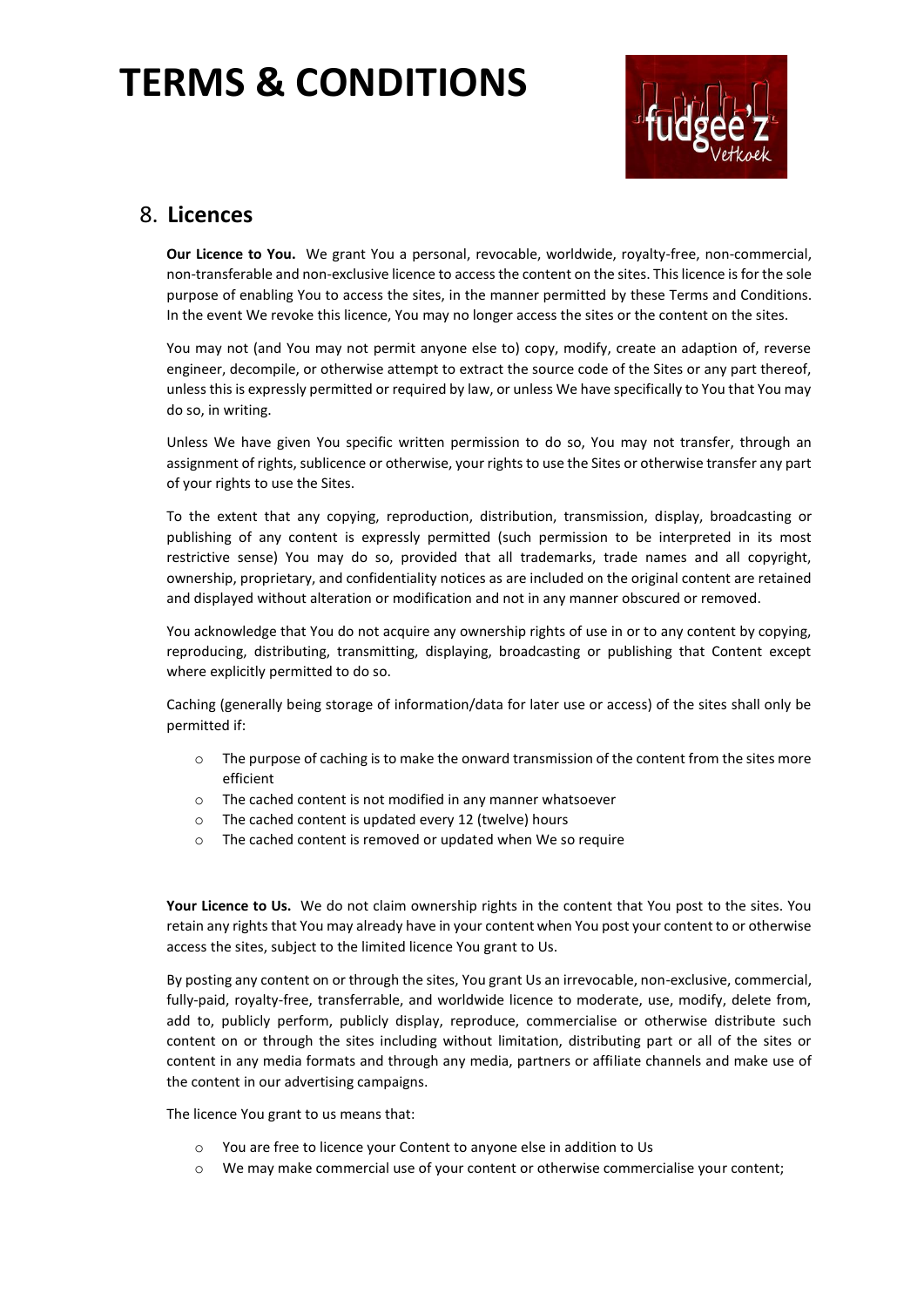

- o We are not required to pay You for the use of the content You post to the Sites
- o We can use our affiliates, subcontractors and other partners (such as Internet content delivery networks and wireless carriers) to grant access to the sites
- $\circ$  The licence extends to anywhere in the world because of the global nature of the Internet and the fact that our users can access the content from anywhere in the world.

**General issues You should be aware of.** Because You can only lawfully licence content You have certain rights in, You represent and warrant that:

- $\circ$  You own the content You posted on or through the sites or otherwise have the right to grant the licence outlined in this section
- $\circ$  Posting your content on or through the sites does not violate the privacy rights, publicity rights, copyright, contractual rights, or any other rights of any person or entity
- $\circ$  You also agree to pay for all royalties, fees, and any other monies owing to any person or entity because of any content You post on our through the sites.

### **9. ECT act**

**Our Licence to You.** Access to the Content on or through this website and this website itself are classified as "electronic transactions" in terms of the ECT Act and therefore You have the rights detailed in Chapter VII of the ECT Act and We must disclose the following information:

**Our full name:** FUDGEEZ HOLDINGS (PTY) Ltd

**Registration number:** 2015/434719/07

**Street Address:** 3 Golf Road, Peacehaven, Vereeniging, Gauteng, 1939

**Postal Address:** PO BOX 265093, Three Rivers, Vereeniging, Gauteng, 1935

**Physical address for receipt of legal service:** 3 Golf Road, Peacehaven, Vereeniging, Gauteng, 1939

**Attention:** Daniel, Johannes Nel or Deidre Nel

**Main Business:** Fudgeez Branded Bakery Vetkoek foodservice outlets

**Website address:** [www.fudgeez.co.za](http://www.fudgeez.co.za/)

**Official email address:** [enquiries@fudgeez.co.za](mailto:enquiries@fudgeez.co.za)

**Governing Terms and Conditions:** These Terms and Conditions

**Manual in terms of the Promotion of Access to Information Act 2 of 2000:** Refer to the Access to Information Policy on the Website

**Directors:** Daniel, Johannes Nel and Deidre Nel

**Costs associated with the Access to and use of this Website:** There are no costs associated with the Access to this Website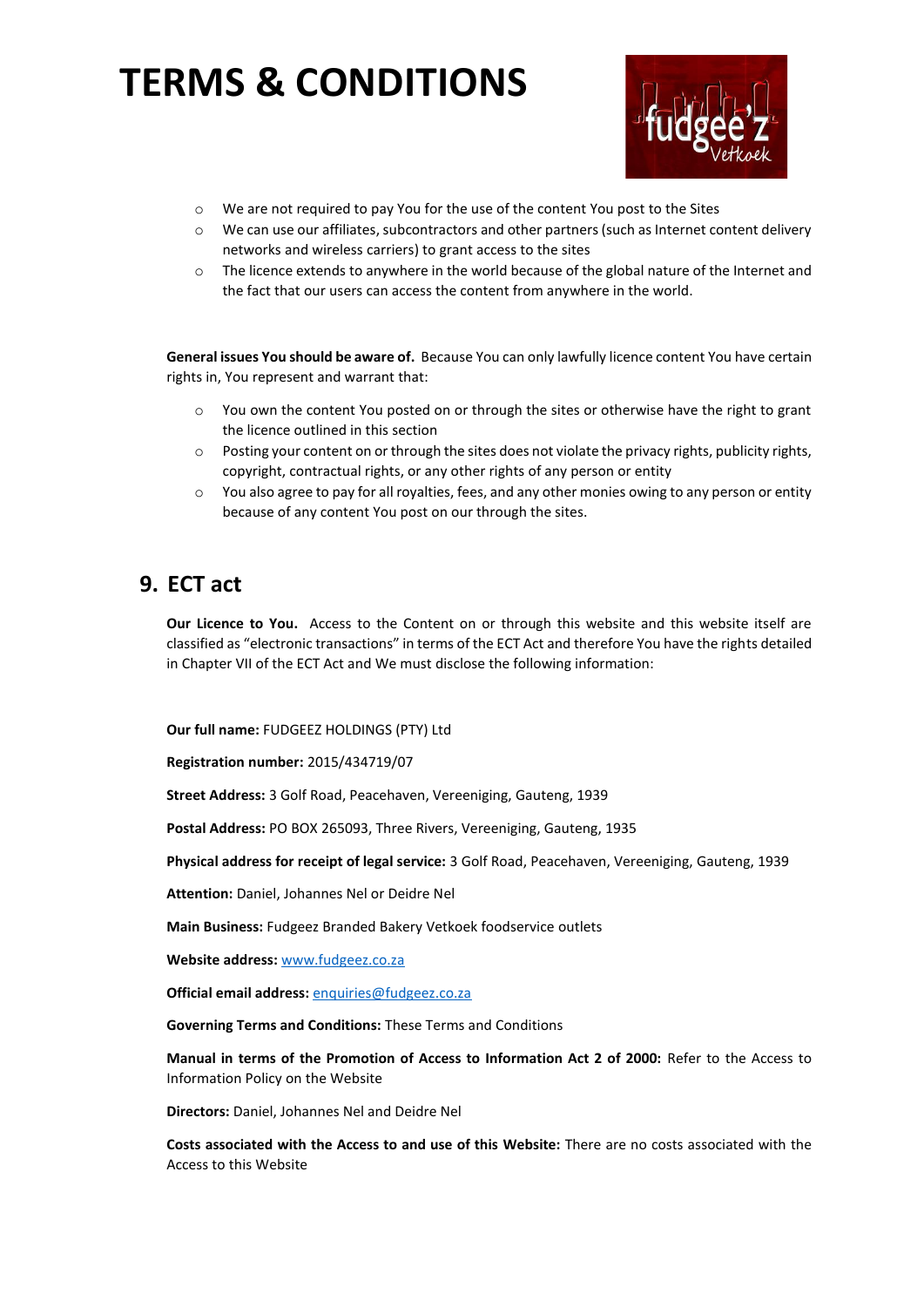

**Dispute Resolution:** See clause above

**Cooling off period:** The cooling off rights under section 44 of the ECT Act does not apply in terms of section 42 (C) of the ECT Act insofar as the electronic transactions applied to the supply of foodstuffs, beverages and other goods intended for everyday consumption supplied to the home, residence or workplace of the consumer/

### **10. Liabilities**

**Disclaimers And Limitation Of Liability.** ("We" and "Us" in the context of this disclaimer and limitations of liability include FUDGEEZ, their affiliated companies and subsidiaries). Your use of and reliance on the sites is entirely at your own risk. The sites are provided "as is".

Although we take steps to verify the information presented on or through the sites, we do not represent or endorse the accuracy or reliability of any advice, opinion, statement or other information contained in, displayed on, linked to or distributed through the sites or the content other users may publish to the sites. You acknowledge that any reliance upon any such opinion, advice, to correct any error or omissions on the sites without notice to you. Information, ideas and opinions expressed on or through the sites should not be regarded as professional advice or our official opinion and you are strongly advised to seek professional advice before acting on such information.

The the fullest extent permissible by applicable law, we disclaim all warranties of any kind, whether express or implied, including without limitation to the implied warranties that the content published to the sites (or the sites themselves, for that matter) is fit for any purpose other than as a reference work in respect of the content provided on the sites. Whilst we take reasonable precautions in our operation of the sites, you agree that neither we nor FUDGEEZ associates shall be liable in respect of any loss, damage or damages however arising and whatever the cause, in particular, according to and in furtherance of these terms and condition, your access to the sites or from your inability to access the sites. We will use reasonable endeavours to make the sites available to you and always keep the sites available to you. However, you agree that we shall not be liable in respect of any loss or damage caused by or arising from the unavailability of, any interruption in or your access to the sites (either in part or as a whole) for any reason whatsoever. If we are found to be liable, our liability to the user or any third party in any circumstances is limited collectively to R 1 000.00 (one thousand rands).

### **11. Rights infringement**

If you are of the view that your rights have been infringed through the unlawful use of the sites by registrants or 3<sup>rd</sup> parties, You may address a complaint to us which satisfies the following requirements and/or contains the following information:

- o The full names and address of the complainant
- o The written or electronic signature of the complainant
- o Identification of the right that has allegedly been infringed
- $\circ$  Identification of the material or activity that is claimed to be the subject of unlawful activity
- $\circ$  The remedial action required to be taken by the service provider in respect of the complaint
- o Telephonic and electronic contact details, if any, of the complaint
- o A statement that the complainant is acting in good faith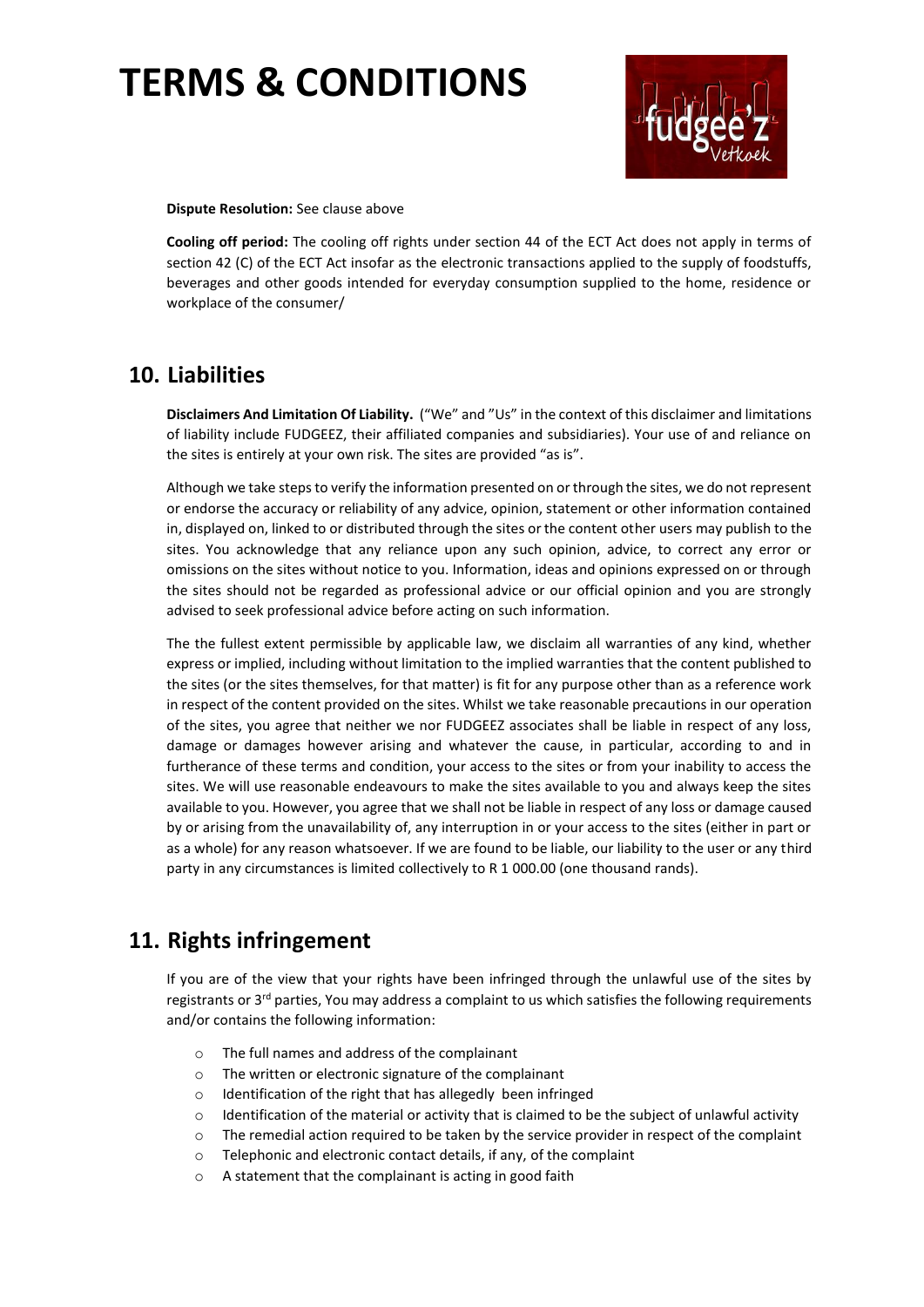

o A statement by the complainant that the information in the takedown notification is to his or her knowledge true and correct

Please either contact Us on the sites or address your communications to:

**Email Address:** [enquiries@fudgeez.co.za](mailto:enquiries@fudgeez.co.za)

#### **Customer Care Line:** (+27) (0) 76 688 2602

We will investigate the complaint on receipt of a complete and properly formulated complaint notice and will take appropriate action where necessary. Such action may include, but is not limited to, removing the offending content from the sites and/or suspension or termination of the offending registrant or third party. We reserve Our rights to take further action should any offensive language or defamatory comments be directed to FUDGEEZ or the FUDGEEZ Associates or the brand in general.

Links to and from the sites and to other websites belonging to or operated by  $3<sup>rd</sup>$  parties ("linked websites") do not constitute our endorsement of such linked websites or their contents nor do we necessarily associate ourselves with their owners or operators. You are solely responsible for identifying and familiarising yourself with any Terms and Conditions, which will govern your relationship with such a 3rd party.

We have no control over linked websites and you agree that we are not responsible or liable for any content, information, goods or services available on or through any such linked websites or for any damage, damages or any other loss caused or alleged to be caused by or in connection with your use of or reliance on any such content, information, goods or service available on or through any such linked websites. You agree that where you access linked websites, you do so entirely at your own risk.

Your interaction, correspondence or business dealings with 3<sup>rd</sup> parties which are referred to or linked from or to the sites are similarly entirely at your own risk and are solely between you and such 3<sup>rd</sup> party including the acquisition, disposal, payment and delivery of any goods or services, and any terms, conditions, warranties or representations associated with such interaction, correspondence or business dealing.

### **12. Arbitration**

If any dispute arises between us regarding any provision of these Terms and Conditions, or its application or termination, then We agree that We will attempt to resolve our dispute informally through cooperation or discussion between the parties directly involved in the dispute within 5 days after that dispute arises or such extended period as We may agree to with You.

If We are unable to informally resolve our dispute, that dispute shall be finally resolved following the Rules of the Arbitration Foundation of Southern Africa by an arbitrator appointed by the Foundation. Arbitration proceedings shall take place in Johannesburg.

To the maximum extent, permissible by applicable law: (i) This clause shall constitute your irrevocable consent to the arbitration proceedings, and You shall not be entitled to withdraw your consent or to claim that You are not bound by this clause. We may, at Our discretion, waive this clause and permit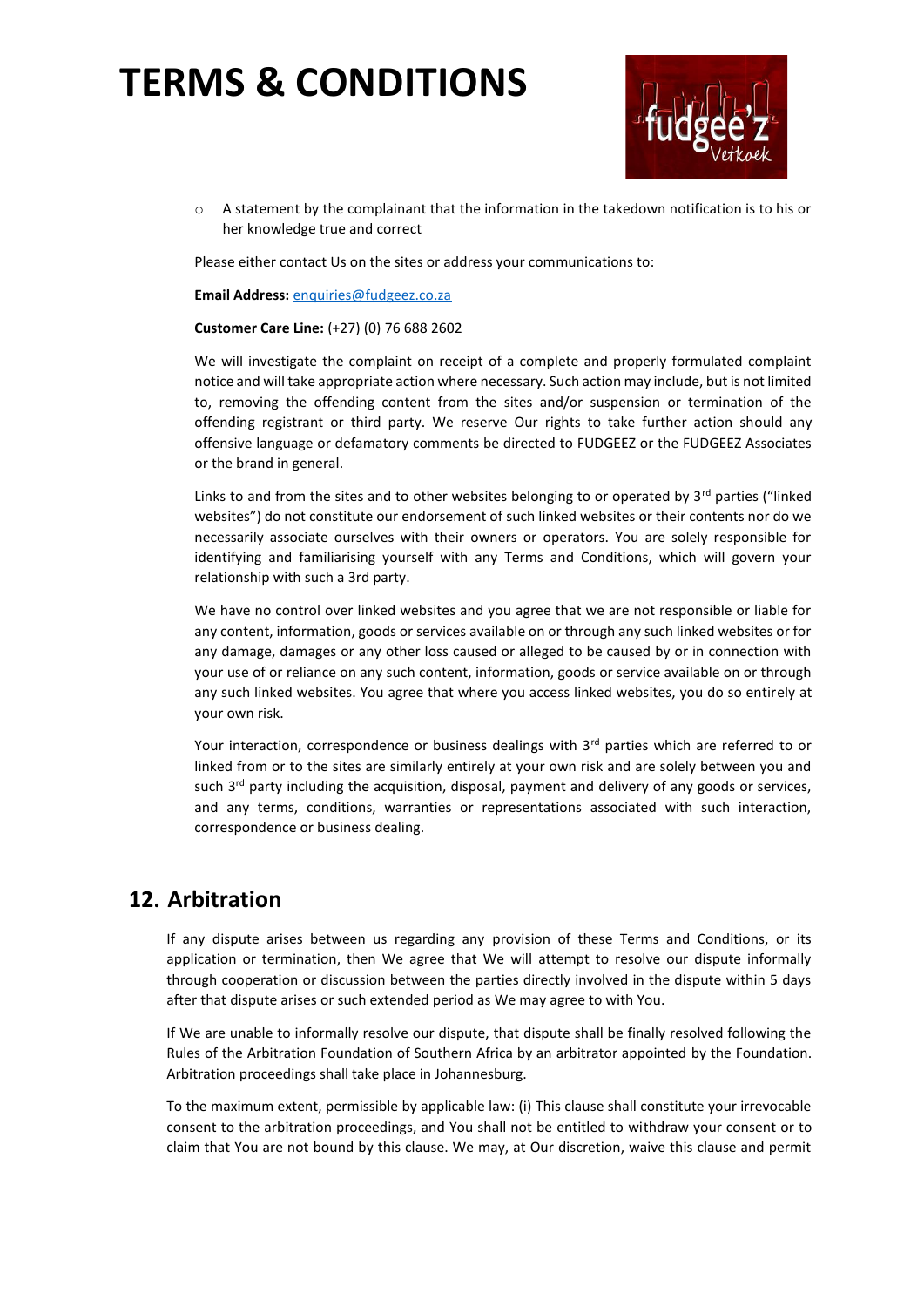

Our dispute to be resolved using an alternate dispute resolution process; (ii) Any award that may be made by the arbitrator:

- o Shall be final and binding
- o Will be carried into effect
- o May be made an order of any court to whose jurisdiction the parties to the dispute are subject
- o Notwithstanding the foregoing, nothing in this clause shall be construed as precluding either party from applying to the court for a temporary interdict or other relief of an urgent nature, pending the decision of the award of the arbitrator in terms of this clause

This clause is severable from the rest of this agreement and shall therefore remain of full force and effect even in this agreement is terminated or cancelled for any reason at any time.

### **13. Governing law and jurisdiction**

This Website is controlled and maintained in the Gauteng province of the Republic of South Africa. You irrevocably agree that the law of the Republic of South Africa shall govern This Website and these Terms and Conditions. You consent to the jurisdiction of the High Court of the Republic of South Africa, Gauteng Provincial Division held at Johannesburg, South Africa in respect of disputes which may arise out of your Access to This Website and these Terms and Conditions. To the maximum extent permitted by applicable law, You also irrevocably and undocintionally consent to the jurisdiction of the Magistrates Court (if We exercise proceedings in such Court) even though the value of a claim which We may have against You may exceed the ordinary monetary jurisdiction of the Magistrates Court.

### **14. Severability**

Any provision in these Terms and Conditions which is or may become illegal, invalid or unenforceable shall be ineffective to the extent of such prohibition or unenforceability and shall be treated as if it were not written and severed from these Terms and Conditions, without invalidating the remaining provisions of these Terms and Conditions.

### **15. Termination**

If You breach any of these Terms and Conditions, We may immediately, automatically and without notice to You, terminate your access to the Sites, and/or prohibit your future access to the Sites, and/or take appropriate legal action against You (including without limitation, applying for urgent and/or interim relief or claiming damages), without incurring any liability to You of any nature whatsoever and howsoever arising, and all of Our rights in this regard are expressly reserved.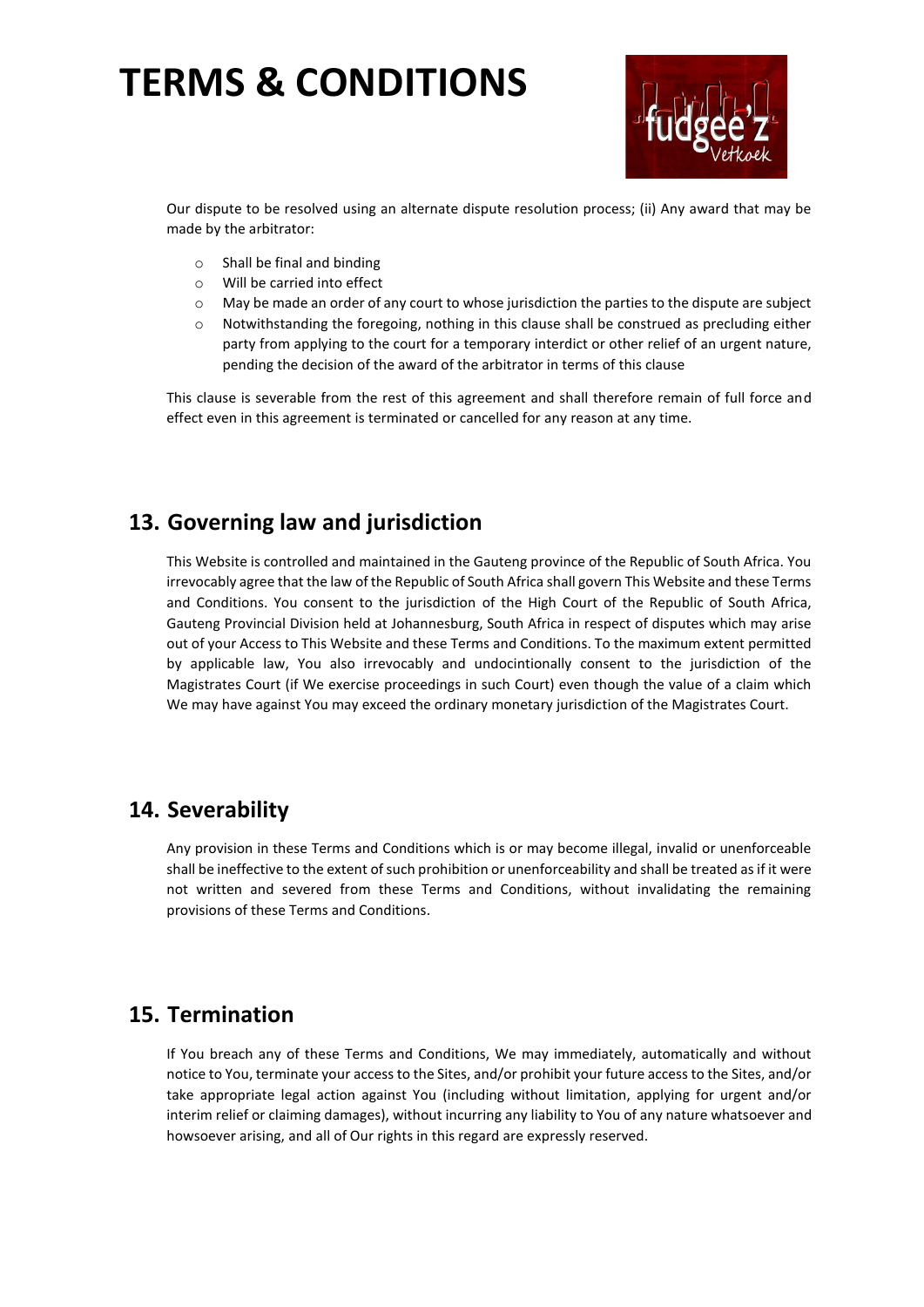

### **16. General Terms**

You are bound by these Terms and Conditions.

This agreement shall be deemed to have been concluded in Vereeniging at the time You access the Sites for the first time

Data messages addressed by You to Us shall be deemed to have been:

- Received if and when responded to
- Sent by You within the geographical boundaries of the Republic of South Africa

Data messages addressed by Us to You shall be deemed to have been:

- Received data messages as detailed in section 23(b) of the ECT Act
- Electronic signatures, encryption and/or authentication are not required for valid electronic communication between You and Us.
- As well as warrant that data messages that You send to Us from a computer, IP address or mobile device normally used by You, were sent and/or authorised by You personally

These Terms and Conditions constitute the whole agreement between You and Us relating to your Access to and use of the Sites. No indulgence, extention of time, waiver or relaxation of any of the provisions or terms of these Terms and Conditions which We may show, grant or allow You shall operate as an estoppel against us in respect of its rights under these Terms and Conditions or shall it constitute a waiver by Us of any of our rights and We shall not thereby be prejudiced or stopped from exercising any of its rights against You which may have arise in the past or which might arise in the future. Nothing in this agreement shall create any relationship of agency, partnership, or joint venture between You and FUDGEEZ and You shall not hold itself out as the agent or partner of FUDGEEZ or as being in a joint venture with FUDGEEZ.

### **17. Remarketing**

Fudgeez.co.za uses all features of Analytics for "Display Advertisers" this allows us to collect certain information and to provide visitors (You) with tailored information upon each visit. This includes obtaining specific cookie data, such as the source, medium and keyword used to visit this Website. Google Analytics however does not store any visitor specific data and We will not use visitor specific data in any way related to Analytics, Google Adwords, and Remarketing. Cookies are a common part of many commercial websites that allow small text files to be sent by a website, accepted by the web browser and then placed on your hard drive as recognition for repeat visits to the site. Every time You visit this Website, Our servers, through cookies, pixels and/or GIF files, collect basic technical information as described.

You do not need to enable cookies to visit this Website; however, some parts of this Website and some services may be more difficult or impossible to use if cookies are disabled. The web servers may also automatically identify your device by identifiers like IP or MAC addresses. We may use this information for a variety of business purposes, including analysing trends, administering this Website, tracking user's and Unique Users' movements and gathering broad demographic information for aggregate use.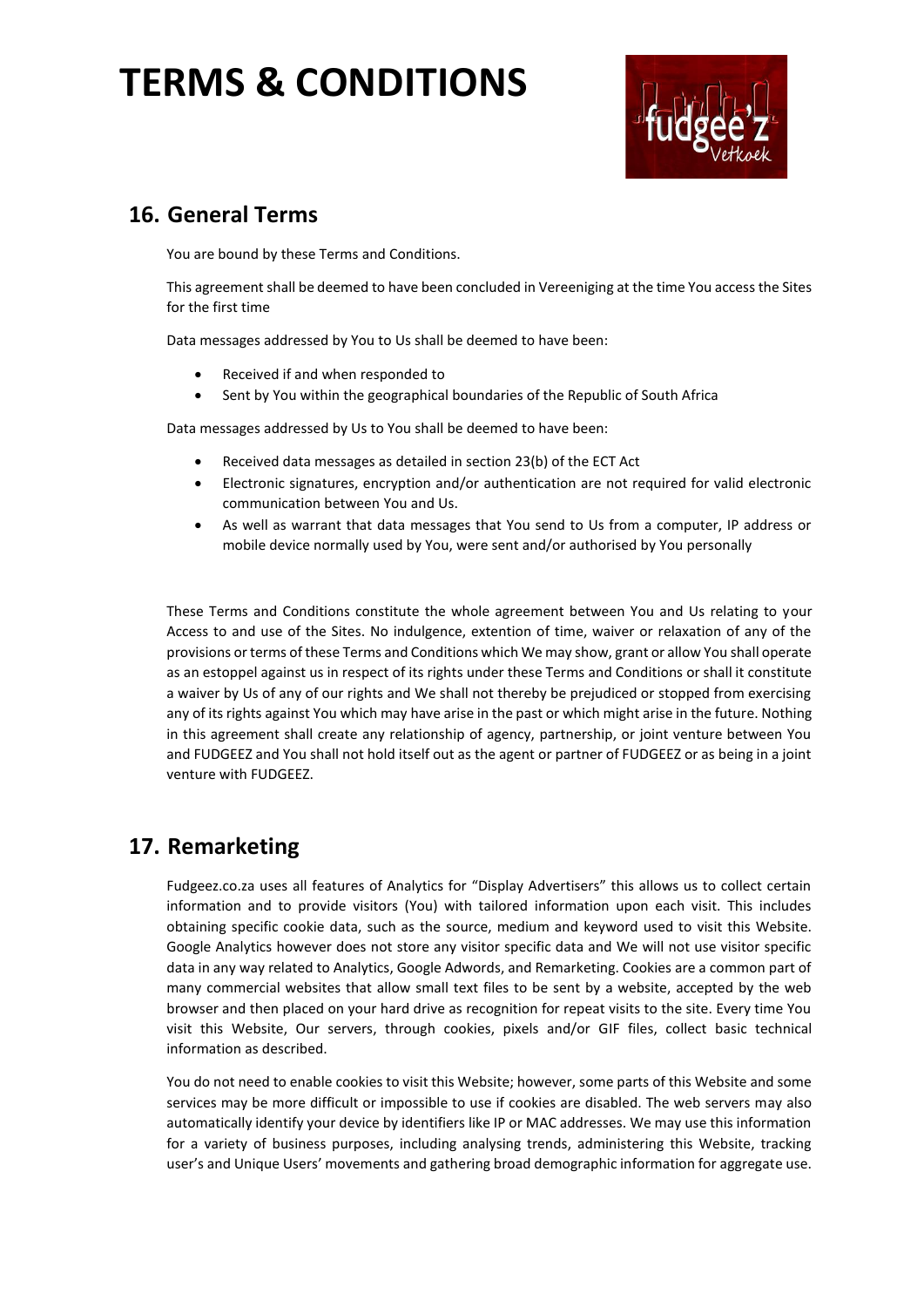

Fudgeez.co.za uses remarketing with AdWords and Analytics to display content specific advertisements to visitors that have previously visited this Website when those visitors go to other websites that have the Display Network implemented.

Fudgeez.co.za and other  $3^{rd}$  party vendors, including Google use first-party cookies (such as the Google Analytics cookie) and third-party cookies together to inform, optimise, and serve ads based on visitor's past visits to Our Website.

We take our Users' privacy very seriously. We feel that certain personal information should always be kept private, so We have developed restrictions around the types of ads where We don't allow remarketing. When creating remarketing lists, We cannot use any sensitive information about Users. This includes information such as their financial status, sexual orientation, and other sensitive categories. As Adwords advertisers, We are restricted from and will not perform the following actions:

- o Running ads that collect Personally Identifiable Information including, but not limited, to email addresses, telephone numbers, and credit card numbers
- o Creating a remarketing list or creating ad text that specifically targets users in ways that are outlined as "prohibited" in the categories below.

Visitors/users can opt-out of Analytics for Display Advertisers and opt-out of customised Google Display Network ads by visiting the Ad Preferences Manager.

#### **Creation, Migration and Use of Remarketing Lists**

We must have all rights necessary to create or otherwise obtain Remarketing Lists, migrate Remarketing Lists to, and use Remarketing Lists or Similar Audience Lists on the Properties. Google will not allow another advertiser to use your information in the Remarketing Lists or Similar Audiences Lists without your consent.

#### **Software and equipment**

It is your responsibility to acquire and maintain, at your own expense, the computer hardware, software, communications infrastructure and access accounts required to access the sites.

#### **Social media Terms And Conditions**

These Social Terms apply to all Communications which originate from or reference FUDGEEZ their affiliates or subsidiaries. These Terms and Conditions are to be read in conjunction with the General Website Terms and Conditions. Your Communication access, use and/or consumption is subject to these Social Terms. If you do not agree to be bound by these Social Terms you should not access, use and/or consume the Communications or any other form of communication of these Social Terms governed.

#### **Interpretation**

Below are several terms and phrases which are used in the Social term and which have specific meanings for these Social Terms:

"Communications" means messages, notices, documents and/or other materials which are published to or disseminated through the social networks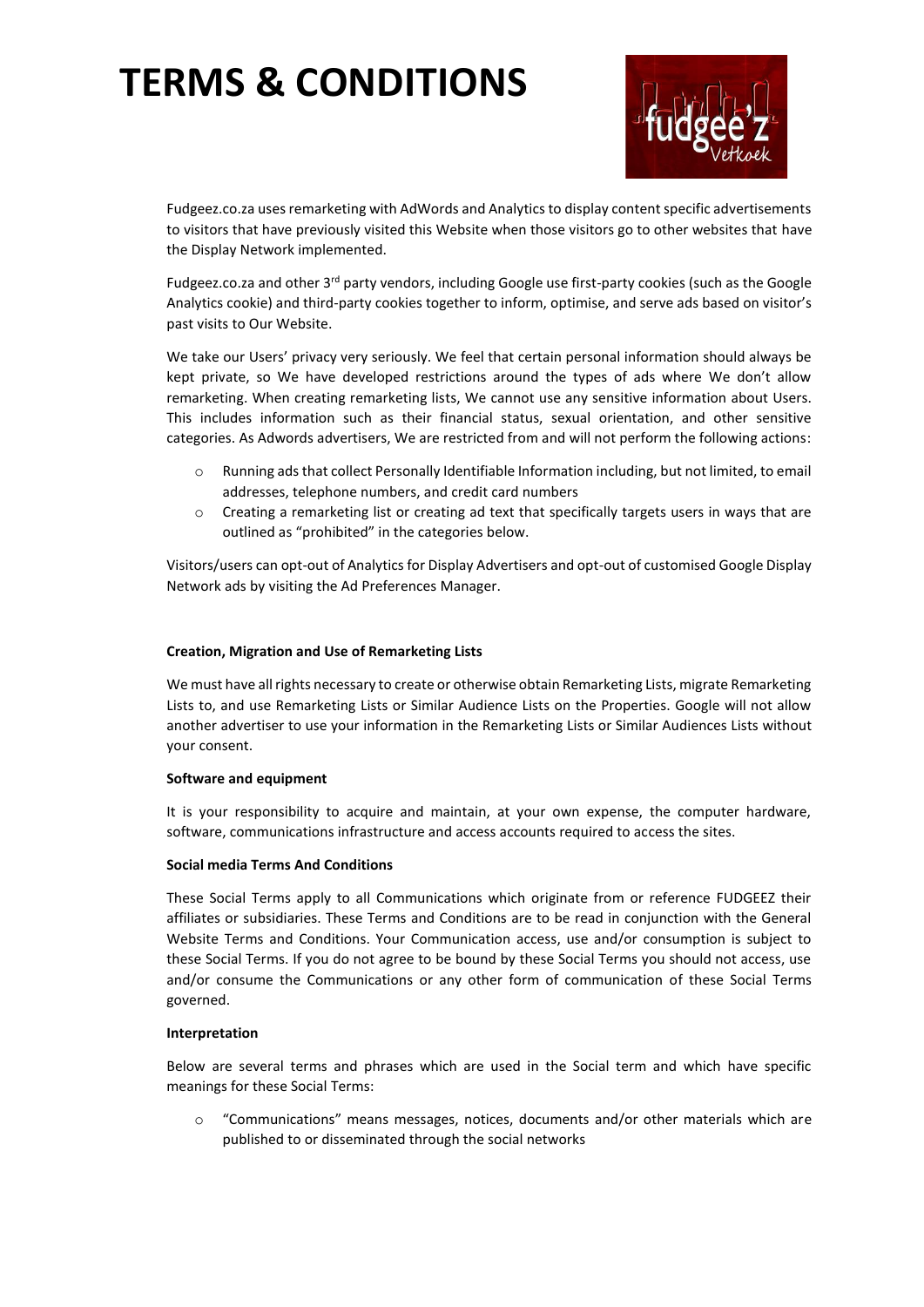

- o "Contractors" means any legal or natural person who is contracted to render services or provide products to FUDGEEZ and who is not an Employee of FUDGEEZ ("Contractor" has a corresponding meaning)
- o "Employees" means FUDGEEZ Employees ("Employee" has a corresponding meaning)
- o "Social Networks" means online social networks, social media generally and similar communication tools including, but not limited to, blogs, Facebook, WhatsApp and Twitter;
- o "Social Terms" means FUDGEEZ website located at [https://fudgeez.co.za](https://fudgeez.co.za/)

#### **Communication purposes**

The Communications are intended to provide general information regarding FUDGEEZ, its products, goods and services, and other information which may be of interest to you. The information presented in or through the Communications including all research, opinions or other content is not intended to and does not constitute financial, accounting, tax, legal, investment, consulting or other professional advice or services. FUDGEEZ does not act or purport to act in any way as a financial advisor or a fiduciary capacity. Before making any decisions or taking any action which might affect your finances or business you should take appropriate advice from a suitably qualified professional or financial adviser. Communications may include technical, typographical or other inaccuracies and you are urged to contact FUDGEEZ to confirm all information contained in the Communications before placing any reliance on it. Changes are periodically made to the information presented through the Communication and these changes may be incorporated into new Communications. FUDGEEZ reserves the right to alter or amend any criteria or information set out in the Communications without notice. If the Communications contain statements or information which relate to projections, plans or objectives or future economic performance you should be aware that these projections are only predictions and that actual events or results may differ materially. Representations and opinions are provided for information purposes only.

#### **Confidentiality**

The communications may contain information that is confidential, private or privileged. If you are not the intended recipient of this information (or the intended recipient's authorised representative) you must:

- o Notify FUDGEEZ of this fact immediately by email, or telephone and delete the Communication from your system, where appropriate
- o Refrain from storing, printing, copying, forwarding, extracting or disclosing any information contained in the Communication or any part thereof
- o Refrain from reading, storing, using, selling, or incorporating any information contained in the Communication into any database or mailing list for whatever reason, including for, but not limited to, purposes of spamming or marketing.

Failure to do so may amount to the unlawful interception of the communication; breach of privilege and/or confidentiality; the infringement of copyright and/or infringement of the right to privacy, thus potentially exposing You to both criminal and civil liability.

#### **Amendments**

FUDGEEZ reserves its right to amend or wholly replace these Social Terms. You agree that you remain solely responsible for reviewing these Social Terms, as amended from time to time, and satisfying yourself that you remain in agreement with these Social Terms.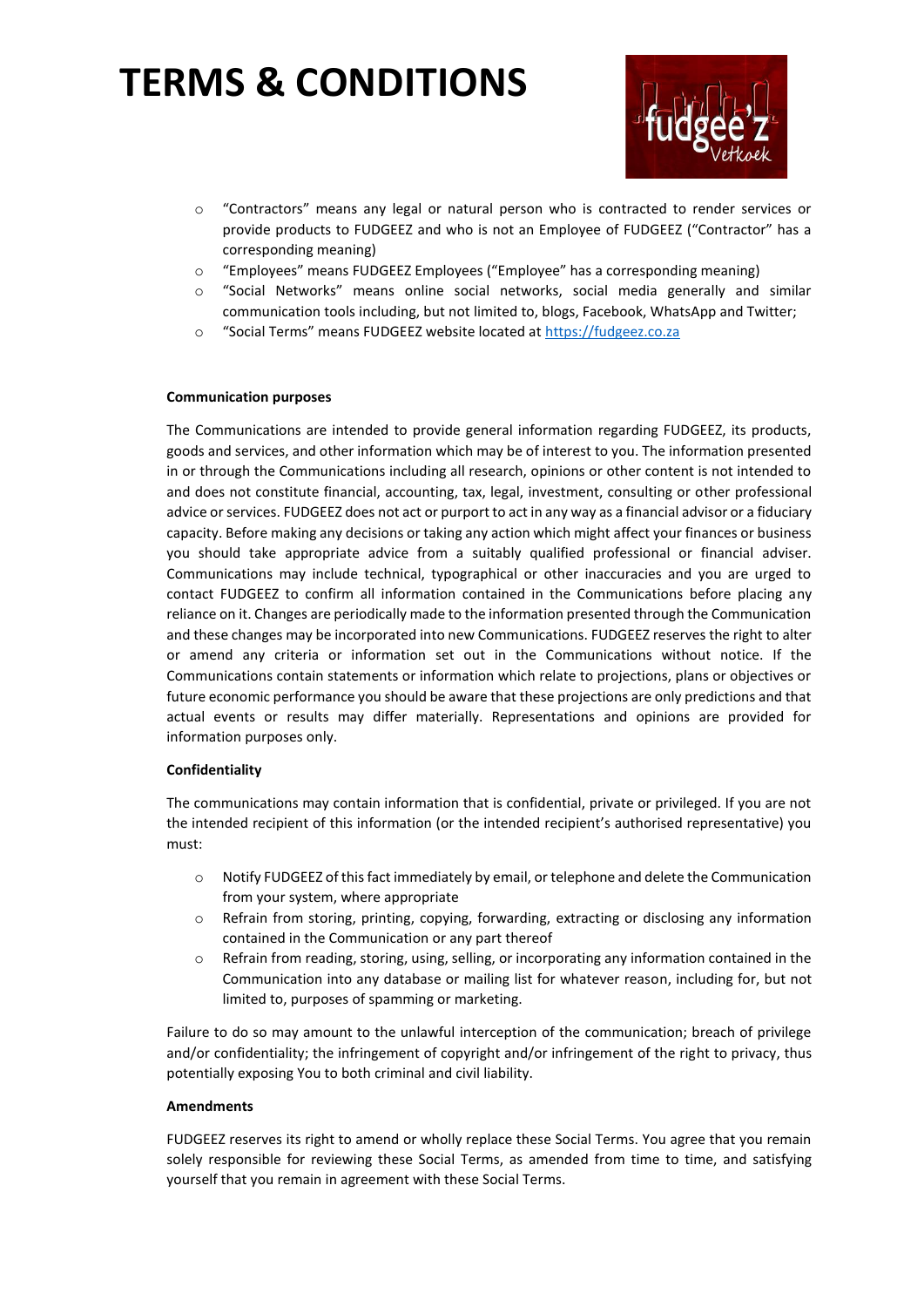

#### **Liability Limitation**

Neither FUDGEEZ, their affiliates or subsidiaries, the communication's originator, nor any other FUDGEEZ representative shall be liable for any loss, damage or expense of whatever nature (including without limitation that caused by the corruption or loss of data, damage to software programs and interruption of business operations) resulting directly or indirectly from the transmission of the communication (including without limitation any malicious software code or viruses transmitted together with or obtained through the communication, or any corruption to or loss of data caused or facilitated by the communication).

The views and opinions expressed in the communication do not necessarily reflect FUDGEEZ views and opinions. In particular, no employee or contractor is permitted to send (and you agree that FUDGEEZ shall not be liable or responsible for):

- o Unsolicited commercial messages where recipients of unsolicited e-mail have not specifically opted to receive or, having done so, have indicated their unwillingness to receive further unsolicited email ("spam")
- o Messages that infringe any third party's copyright, trademarks or other rights and interests ("infringement content")
- o Messages containing content that is offensive, derogatory, racist, defamatory or otherwise unlawful ("offensive content")
- $\circ$  If the communication constitutes spam, contains infringing content or offensive content, or was otherwise sent for purposes unrelated to the official business of FUDGEEZ, FUDGEEZ shall not be liable for any loss, damage or expense of whatever nature, howsoever arising resulting from your receipt, use and/or consumption of the email.

#### **No Contract**

You agree that you may not rely on the Communication, either wholly or in part, as constituting a contract between you and FUDGEEZ (or otherwise has any contractual significance whatsoever) unless FUDGEEZ expressly states, in writing, that the Communication is intended for such purposes.

### **18. Availability of Website and Online Ordering**

There will be times when the availability of the website or app may be interrupted for scheduled maintenance or upgrades, for emergency repairs, or due to failure of telecommunication links and equipment that are beyond our reasonable control, and we will not be liable for any inconvenience, loss or damage suffered as a result of such interruptions. The website and app require internet access to function. We are not responsible for any interruption to your use of the app or website due to a lack of internet connection.

These Terms will be governed and construed following the laws of the Republic of South Africa, and any disputes between you and us relating to these Terms will be subject to the jurisdiction of the relevant South African court. If a provision of these Terms is determined by any court or other competent